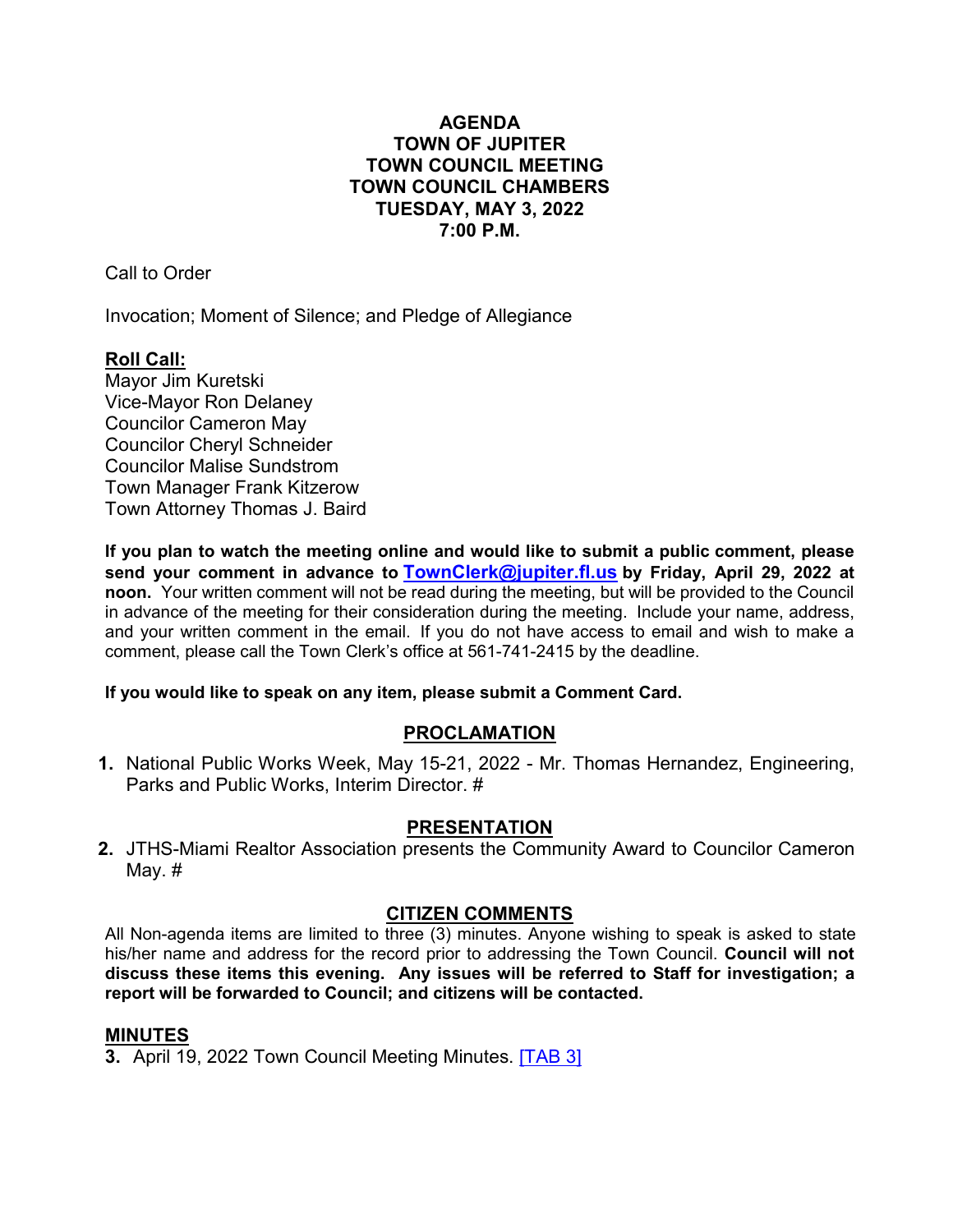TC Agenda Page 2 May 3, 2022

## **CONSENT AGENDA**

All items listed in this portion of the agenda are considered routine by the Town Council and will be enacted by one motion. There will be no separate discussion of these items unless a Councilor or citizen so requests; in which event, the item will be removed and considered at the beginning of the regular agenda.

## **PUBLIC BUSINESS**

- **4. Resolution 47-22,** Approving the Interlocal agreement and Easement agreements with the Loxahatchee River Environmental Control District (LRECD) for the construction of the Jupiter Park Drive and Central Boulevard Intersection Improvements. [\[TAB 4\]](http://www.jupiter.fl.us/documentcenter/view/29960)
- **5.** Approving four neighborhood matching grants through the 2022 Town Matching Grant Program in the amount of \$15,803.74. [\[TAB 5\]](http://www.jupiter.fl.us/documentcenter/view/29961)
- **6.** Approving the use of State Forfeiture funds for a donation to the Gulf Stream Council's Learning for Life Explorer Program to support the Law Enforcement Explorer Academy in the amount of  $$5,000$ . **TAB 6**]
- **7.** Approving the purchase order with Dixie Southern Tank for two 4,000-gallon lined steel bulk acid storage tanks for the Town's Reverse Osmosis Water Treatment System in the amount of \$134,614. [\[TAB 7\]](http://www.jupiter.fl.us/documentcenter/view/29963)
- **7.1** Approving the employment contract with Mr. Frank Kitzerow for the Town Manager position. [\[TAB 7.1\]](https://www.jupiter.fl.us/DocumentCenter/View/29982)

## **REGULAR AGENDA**

## **PUBLIC BUSINESS**

**8.** Approving the 2022 appointments to the Town's Boards, Committees, and Countywide Organizations. [\[TAB 8\]](http://www.jupiter.fl.us/documentcenter/view/29964)

## **ROUNDTABLE**

**9.** Evaluation and Appraisal Report (EAR) of the Town's Comprehensive Plan. [\[TAB 9\]](http://www.jupiter.fl.us/documentcenter/view/29966) [\[Presentation\]](http://www.jupiter.fl.us/documentcenter/view/29965)

## **REPORTS TOWN ATTORNEY TOWN MANAGER TOWN COUNCIL – LIAISON REPORTS AND COMMENTS**

## **ADJOURNMENT**

### **Town Council Future Meetings**

May 17, 2022, 7PM, Town Council Meeting – Town Council Chambers June 7, 2022, 7PM, Town Council Meeting – Town Council Chambers

**NOTICE** 

Town Council and CRA Meetings are now webcasted real-time and viewable on your computer or mobile device. [www.jupiter.fl.us/Live](http://www.jupiter.fl.us/Live)

Back up material for the Town Council Meetings are available online one (1) week before the Regular Meetings